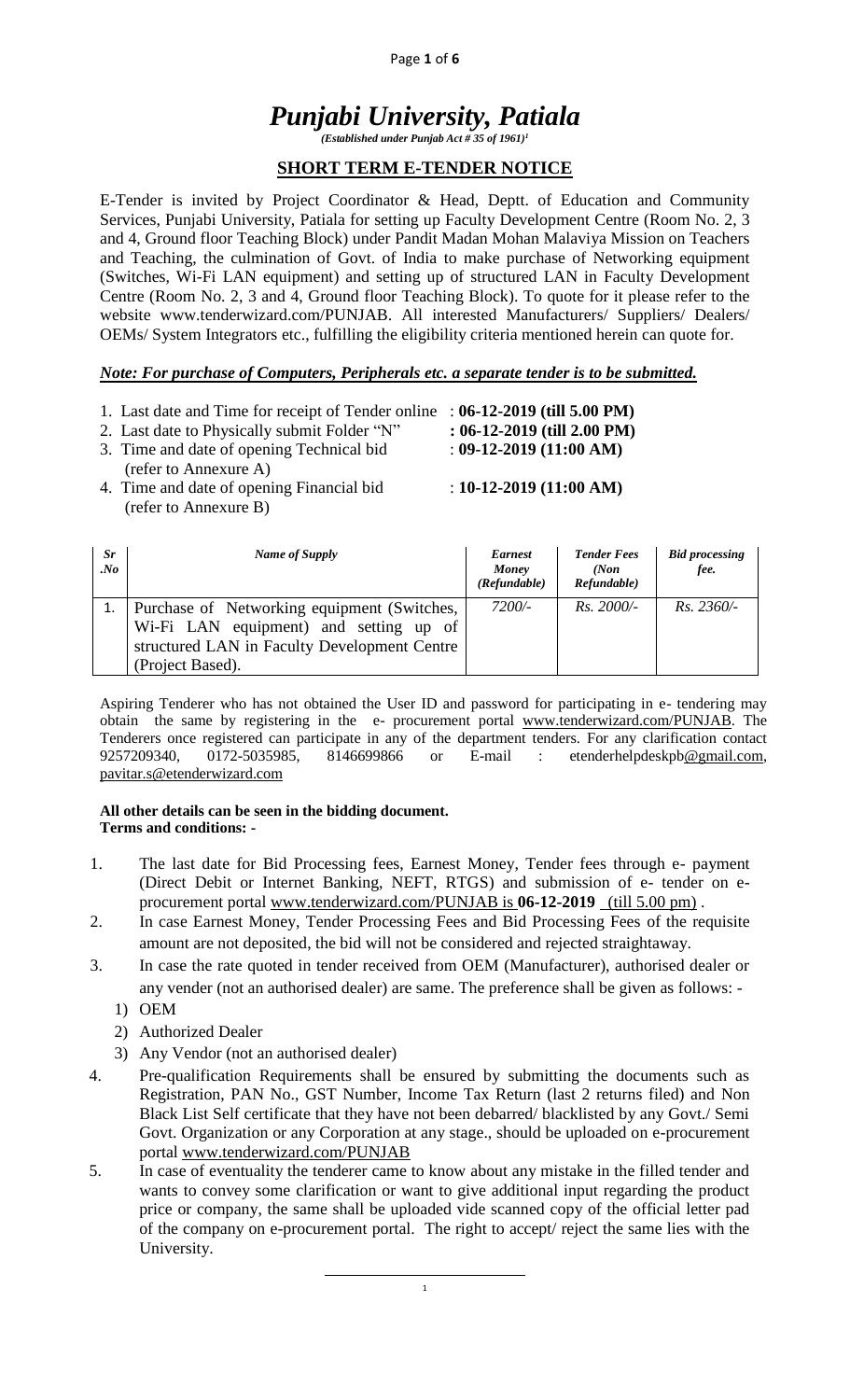- 6. The Folder "N" shall contain:
	- a. Brochure related to technical specifications of the product.
	- b. Please provide Technical specifications, make, model, etc. of the various components/ parts (OEM or third party) used in the product/ equipment being supplied on the official pad of the Supplier/ Vendor along with the warranty.
	- c. The Supplier/ Vendor will give an undertaking on their company's pad, that company is bound to provide warranty on all the parts (OEM or third party) of the product supplied by them.
- 7. Corrigendum/ Addendum/ Corrections, if any, will be published on the Website. The parties are advised to frequently check the website [www.tenderwizard.com/PUNJAB](http://www.tenderwizard.com/PUNJAB)

#### **Please note that Quantity mentioned below is indicative in nature. It is subject to change as per the actual requirements. It may increase/ decrease or may not be purchased at all.**

| S.<br>No.      | <b>Item Description</b>                                                                                                           | Qty            |
|----------------|-----------------------------------------------------------------------------------------------------------------------------------|----------------|
| $\mathbf{1}$   | Optical fibre Cable 6 Core SM in meters Armoured (from Dean<br>Students welfare building to New Teaching Block building)          | 250            |
| $\overline{2}$ | LIU 6 Port Loaded                                                                                                                 | $\overline{2}$ |
| 3              | Pigtail SM (1 meter)                                                                                                              | 12             |
| 4              | Fibre Patch Cord SM (3 meter)                                                                                                     | 4              |
| 5              | HDPE Pipe ISI 32mm in meter                                                                                                       | 200            |
| 6              | 24 Port Switch web managed Giga                                                                                                   | $\mathbf{1}$   |
| 7              | 24 Port Switch web managed Giga POE                                                                                               | $\mathbf{1}$   |
| 8              | <b>SFP Module SM</b>                                                                                                              | $\overline{2}$ |
| 9              | 12 U Rack with accessories                                                                                                        | $\mathbf{1}$   |
| 10             | 9 U Rack with accessories                                                                                                         | $\overline{2}$ |
| 11             | CAT 6 cable roll 305 meter                                                                                                        | 4              |
| 12             | CAT 6 I/O with SMB                                                                                                                | 40             |
| 13             | CAT 6 patch cord 1 meter                                                                                                          | 45             |
| 14             | CAT 6 patch cord 2 meter                                                                                                          | 40             |
| 15             | CAT 6 jack panel 24 port loaded                                                                                                   | $\overline{2}$ |
| 16             | PVC channel 4" with cover in meters                                                                                               | 60             |
| 17             | PVC Conduit pipe 1" with accessories in meters                                                                                    | 90             |
| 18             | Indoor Wireless access point 802.11ac 1750 Mbps                                                                                   | 3              |
| 19             | Digging of soft soil at 5 feet depth laying of fibre in HDPE pipe<br>on layer of sand covered by bricks & layer of sand in meters | 160            |

| Sr No. | Qty     | <b>Project based Specifications</b>                                                                                                                                                                                                                                                                                                                                                                                                                                                                                              | <b>Department</b>                                                                                                                                    | <b>Earnest</b><br><b>Money</b> |
|--------|---------|----------------------------------------------------------------------------------------------------------------------------------------------------------------------------------------------------------------------------------------------------------------------------------------------------------------------------------------------------------------------------------------------------------------------------------------------------------------------------------------------------------------------------------|------------------------------------------------------------------------------------------------------------------------------------------------------|--------------------------------|
| 1      | Project | Optical Fibre Cable 6 Core SM in meters Armoured,<br>LIU 6 Port Loaded, Pigtail SM (1 meter)<br>Fibre Patch Cord SM (3 meter), HDPE Pipe ISI<br>32mm in meter, 24 Port Switch web managed Giga,<br>24 Port Switch web managed Giga POE, SFP<br>Module SM, 12 U Rack with accessories, CAT 6<br>cable roll 305 meter<br>CAT 6 I/O with SMB, CAT 6 patch cord (1 meter),<br>CAT 6 patch cord (2 meter), CAT 6 jack panel 24<br>port loaded, PVC channel 4" with cover in meter,<br>PVC Conduit pipe 1" with accessories in meters, | <b>Faculty</b><br><b>Development</b><br>Centre, Deptt. of<br><b>Education and</b><br>Community<br>Services, Punjabi<br>University,<br><b>Patiala</b> | $7200/-$                       |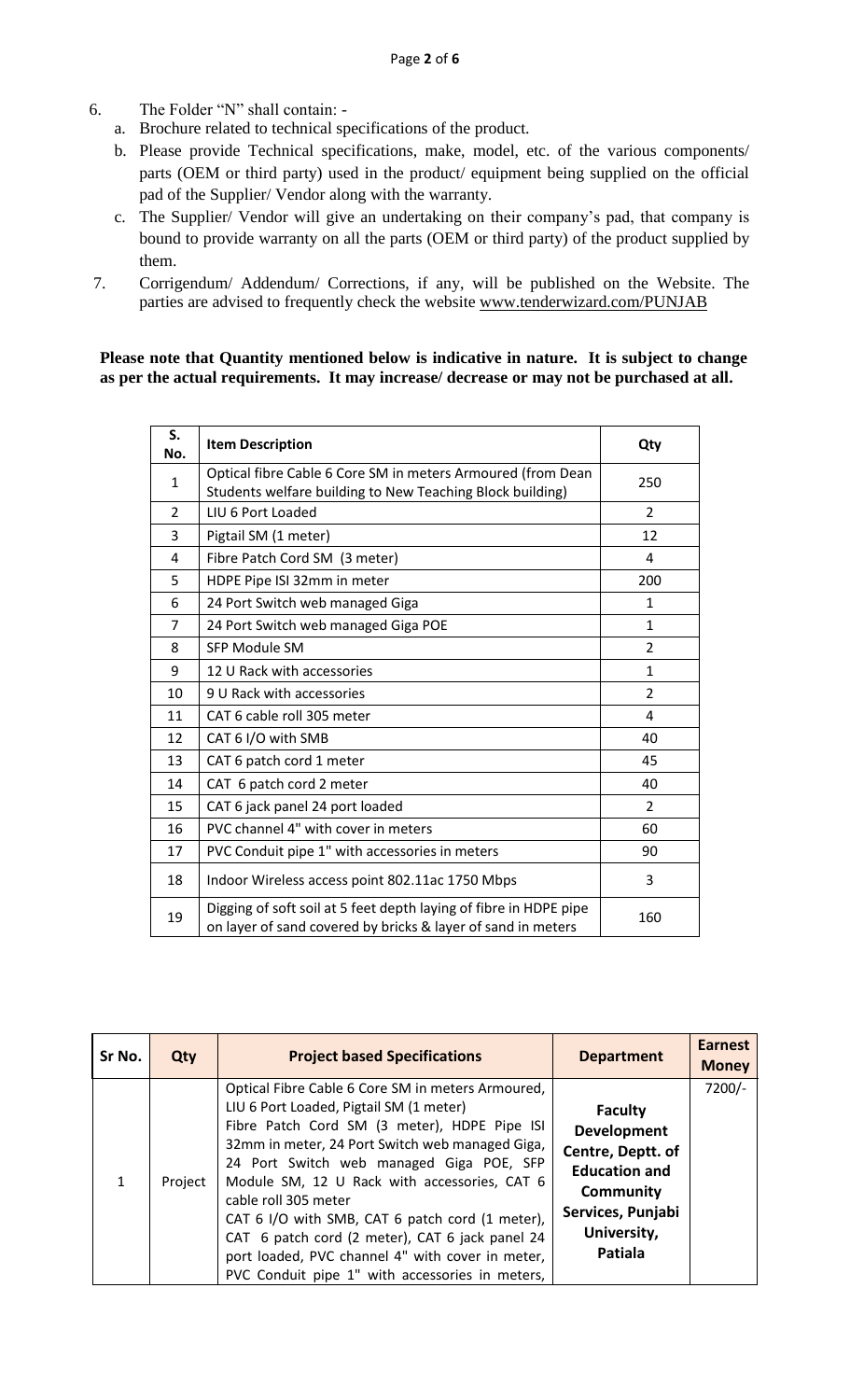| Wireless access point 802.11ac 1750 Mbps and etc.<br>with one year network support. |  |
|-------------------------------------------------------------------------------------|--|
|                                                                                     |  |
|                                                                                     |  |
|                                                                                     |  |
|                                                                                     |  |

#### **PUNJABI UNIVERSITY, PATIALA.**

### **Networking Equipment with Installation (Project Based) for setting up Faculty Development Centre, Deptt. of Education and Community Services, Punjabi University, Patiala**

| S.N<br>о.      | <b>Item Description</b>                                                                                                                                                                                                                                                                                                                                                                           | <b>Make</b>                      | Qty            |
|----------------|---------------------------------------------------------------------------------------------------------------------------------------------------------------------------------------------------------------------------------------------------------------------------------------------------------------------------------------------------------------------------------------------------|----------------------------------|----------------|
| $\mathbf{1}$   | Optical Fibre Cable 6 Core SM in meters Armoured (from Dean Students welfare<br>building to New Teaching Block building)                                                                                                                                                                                                                                                                          | D-Link/Molex/<br>Actassi         | 250            |
| $\overline{2}$ | LIU 6 Port Loaded                                                                                                                                                                                                                                                                                                                                                                                 | D-Link/Molex/<br>Actassi         | $\overline{2}$ |
| 3              | Pigtail SM (1 meter)                                                                                                                                                                                                                                                                                                                                                                              | D-Link/Molex/<br>Actassi         | 12             |
| 4              | Fibre Patch Cord SM (3 meter)                                                                                                                                                                                                                                                                                                                                                                     | D-Link/Molex/<br>Actassi         | 4              |
| 5              | HDPE Pipe ISI 32mm in meter                                                                                                                                                                                                                                                                                                                                                                       | <b>ISI</b>                       | 200            |
| 6              | 10BASE-T/100BASE-TX/1000BASE-T: 24 Port and 4 100/1000 Mbps GbE/SFP<br>combo ports ; Tagged VLAN 802.1Q, 256 Static VLANs, Support 4 IP Interface &<br>IPv6 Neighbour Discovery (ND), DoS Attack Prevention, etc. with Life time<br>warranty                                                                                                                                                      | Cisco/Extreme/D<br>-link/Juniper | 3              |
| $\overline{7}$ | 10BASE-T/100BASE-TX/1000BASE-T: 24 Port POE (370W) and 4 100/1000 Mbps<br>GbE/SFP combo ports ; Tagged VLAN 802.1Q, 256 Static VLANs, Support 4 IP<br>Interface & IPv6 Neighbour Discovery (ND), DoS Attack Prevention, etc. with Life<br>Time warranty                                                                                                                                           | Cisco/Extreme/D<br>-link/Juniper | $\mathbf{1}$   |
| 8              | SFP Module SM 1G Transceiver, Same as of Switch Make to avoid any<br><b>Compatibility Issues</b>                                                                                                                                                                                                                                                                                                  | Cisco/Extreme/D<br>-link/Juniper | $\overline{2}$ |
| 9              | Wall Mount 12U x 550 W x 450 D, Front Glass Door (tinted, Toughened) with Lock<br>& Key, 2 pairs of 19" Mounting Rails with U-Marking, Welded Side Walls With 1U<br>Cable Manager (1), Hardware Packet (1 Pkt), 6 Socket 5 Amp. Power Distribution<br>Unit (1 No)Roof Mounted Fan Unit / 90 CFM / 230V AC (1 No)                                                                                  | D-<br>Link/Digitek/Co<br>mrack   | $\mathbf{1}$   |
| 10             | Wall Mount 9U, Front Glass Door (tinted, Toughened) with Lock & Key, 2 pairs of<br>19" Mounting Rails with U-Marking, Welded Side Walls With 1U Cable Manager<br>(1), Hardware Packet (1 Pkt), 6 Socket 5 Amp. Power Distribution Unit (1 No)Roof<br>Mounted Fan Unit / 90 CFM / 230V AC (1 No)                                                                                                   | D-<br>Link/Digitek/Co<br>mrack   | 2              |
| 11             | CAT 6 cable roll 305 meter                                                                                                                                                                                                                                                                                                                                                                        | D-Link/Molex/<br>Actassi         | 4              |
| 12             | CAT 6 i/o with SMB                                                                                                                                                                                                                                                                                                                                                                                | D-Link/Molex/<br>Actassi         | 40             |
| 13             | CAT 6 patch cord 1 meter                                                                                                                                                                                                                                                                                                                                                                          | D-Link/Molex/<br>Actassi         | 45             |
| 14             | CAT 6 patch cord 2 meter                                                                                                                                                                                                                                                                                                                                                                          | D-Link/Molex/<br>Actassi         | 40             |
| 15             | CAT 6 jack panel 24 port loaded                                                                                                                                                                                                                                                                                                                                                                   | D-Link/Molex/<br>Actassi         | $\overline{2}$ |
| 16             | PVC channel 4" with cover in meter                                                                                                                                                                                                                                                                                                                                                                | Legrand                          | 60             |
| 17             | Conduit pipe 1" with accessories in meters                                                                                                                                                                                                                                                                                                                                                        | <b>ISI</b>                       | 90             |
| 18             | INDOOR WIRELESS ACCESS POINT: IEEE 802.11ac Wave 2 wireless AP with Up to<br>1750 Mbps speed, MU-MIMO with beamforming, WPA/WPA2<br>Personal/Enterprise, SSID broadcast disable, MAC address access control,<br>Network Access Protection (NAP), Internal RADIUS server, Band steering; Should<br>be manageable independently with free Software. SNMP v1/v2c/v3, Traffic<br>control, FCC, CE, UL | Cisco/D-<br>link/Ruijie          | 3              |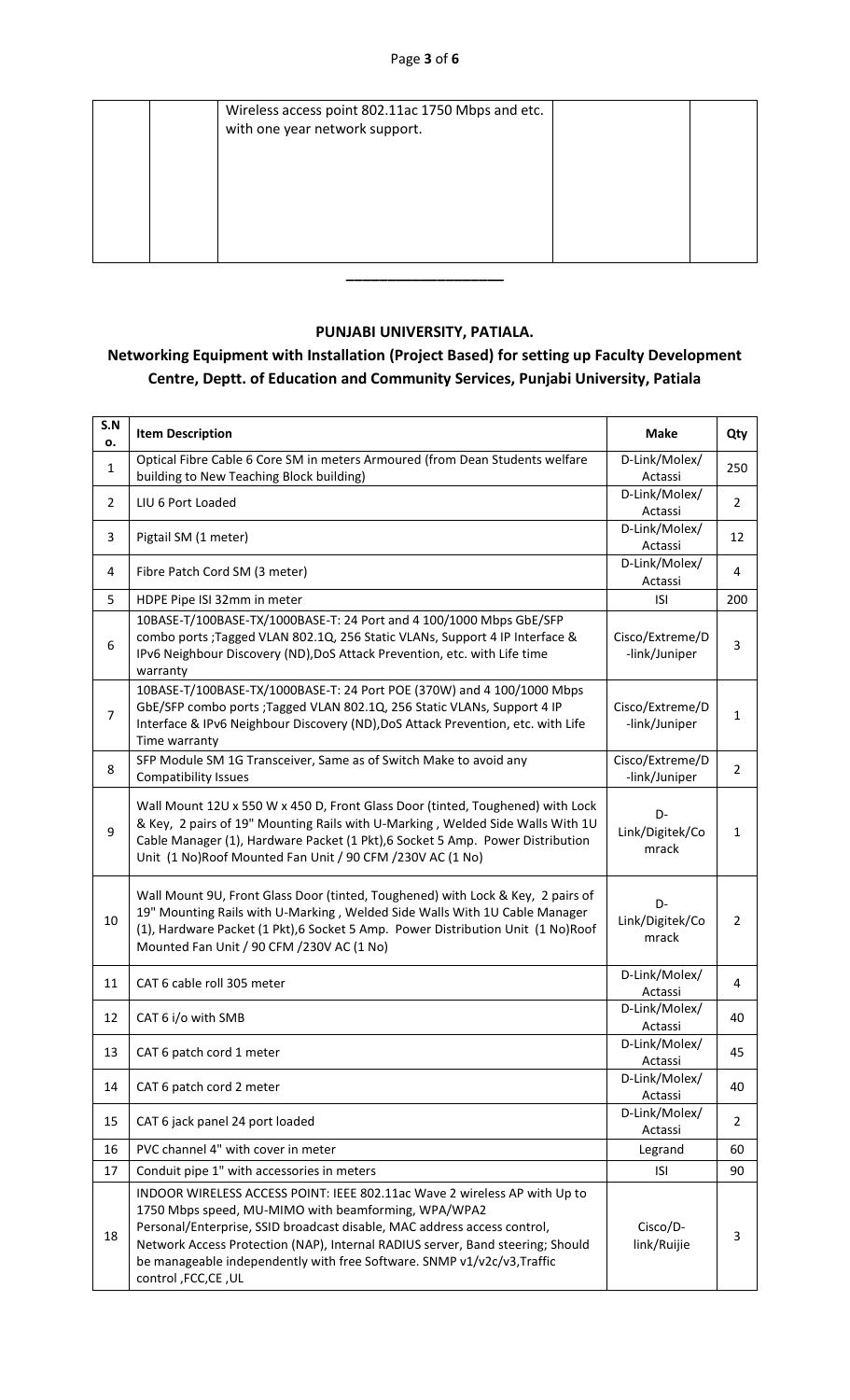| 19 | Digging of Soft Soil at 5 feet depth laying of Fibre in HDPE Pipe on Layer of Sand<br>Covered by bricks & layer of sand in meters | Custom     | 160 |
|----|-----------------------------------------------------------------------------------------------------------------------------------|------------|-----|
| 20 | Splicing                                                                                                                          | <b>Nos</b> |     |
| 21 | Project Installation charges/ other Charges (if any)                                                                              |            |     |

#### **Terms and Conditions: -**

- 1. Prices should be inclusive of all taxes and levies in INR on F.O.R. Punjabi University Patiala.
- 2. Payment will be released on successful installation and commissioning.
- 3. All items, OEM or third party, to be supplied shall be amply supported with onsite warranty. All RMA, shall be in name of Punjabi University, Patiala.
- 4. Vendor shall be responsible for onsite training / deployment / configuration etc.
- 5. All costs related to the installation of the equipment (including all necessary materials, labour, etc.) will be the responsibility of the vendor.
- 6. If there is holiday on the opening day of the tender, the tender may be opened on the next working day at the same time and at the same place.
- 7. The Purchase Committee reserves the right to reject the tender without assigning any reason before/ after opening of the tenders and the tenderers shall have no right or any claim what so ever for the same on this account.
- 8. The University reserves the right to increase/ decrease the quantity of items or may not purchase at all. The Suppliers/ Tenderers shall have no right or any claim what so ever for the same on this account.
- 9. The payment for passive components will be made on the basis of actual consumption.
- 10. The Supplier/ Tenderer shall comply with the proper by- Laws and legal order of the local body or authority under the jurisdiction of which the supply is executed and pay all fees and charges for which he may be liable. Nothing extra shall be payable by the University on this account.
- 11. The rate quoted by the Supplier/ Tenderer shall be inclusive of all the taxes i.e. GST or any other taxes levied by Central Govt. or State Government Authority or Local Bodies including their variations as notified by the Concerned Authority from time to time and of all the new taxes and levies that may be imposed. Firm will supply the material on quoted Rates which include F.O.R., Loading, Unloading, stacking and inclusive of all taxes. Nothing Extra shall be paid.
- 12. The Supplier/ Tenderer shall comply with the proper by- Laws and legal order of the local body or authority under the jurisdiction of which the supply is executed and pay all fees and charges for which Supplier/ Tenderer may be liable. Nothing extra shall be payable by the University on this account.
- 13. In case of failure of supply of material as per by Punjabi University, Patiala in corroboration with the information provided by the vendor in the Folder "N" the University reserve the right to reject the supply and can forfeit the earnest money deposited by the firm.
- 14. Although, rates for project is invited on item/ work basis but the execution of project requires services of single vendor/ system integrator. Hence, the lowest bidder will be determined on the basis of the cost of all items/ works pooled together for the entire project. Only one vendor/system integrator will execute the project to its entire completion.
- 15. In case of any dispute, the decision of the Vice-chancellor, Punjabi University, Patiala shall be final and binding on both the parties. Dispute leading to litigation the jurisdiction will be Patiala (Punjab) only.
- **16.** ANY CORRIGENDUM RELATED TO THE ABOVE SAID PURCHASES WILL BE NOTIFIED ON [www.tenderwizard.com/PUNJAB.](http://www.tenderwizard.com/PUNJAB) Please keep on referring to the website regularly for latest notifications.
- 17. **Time to complete the project 30 Days (Maximum)**

Dr Jasraj Kaur Project Coordinator, Professor and Head, Department of Education & Community Services Punjabi University, Patiala.

Annexure A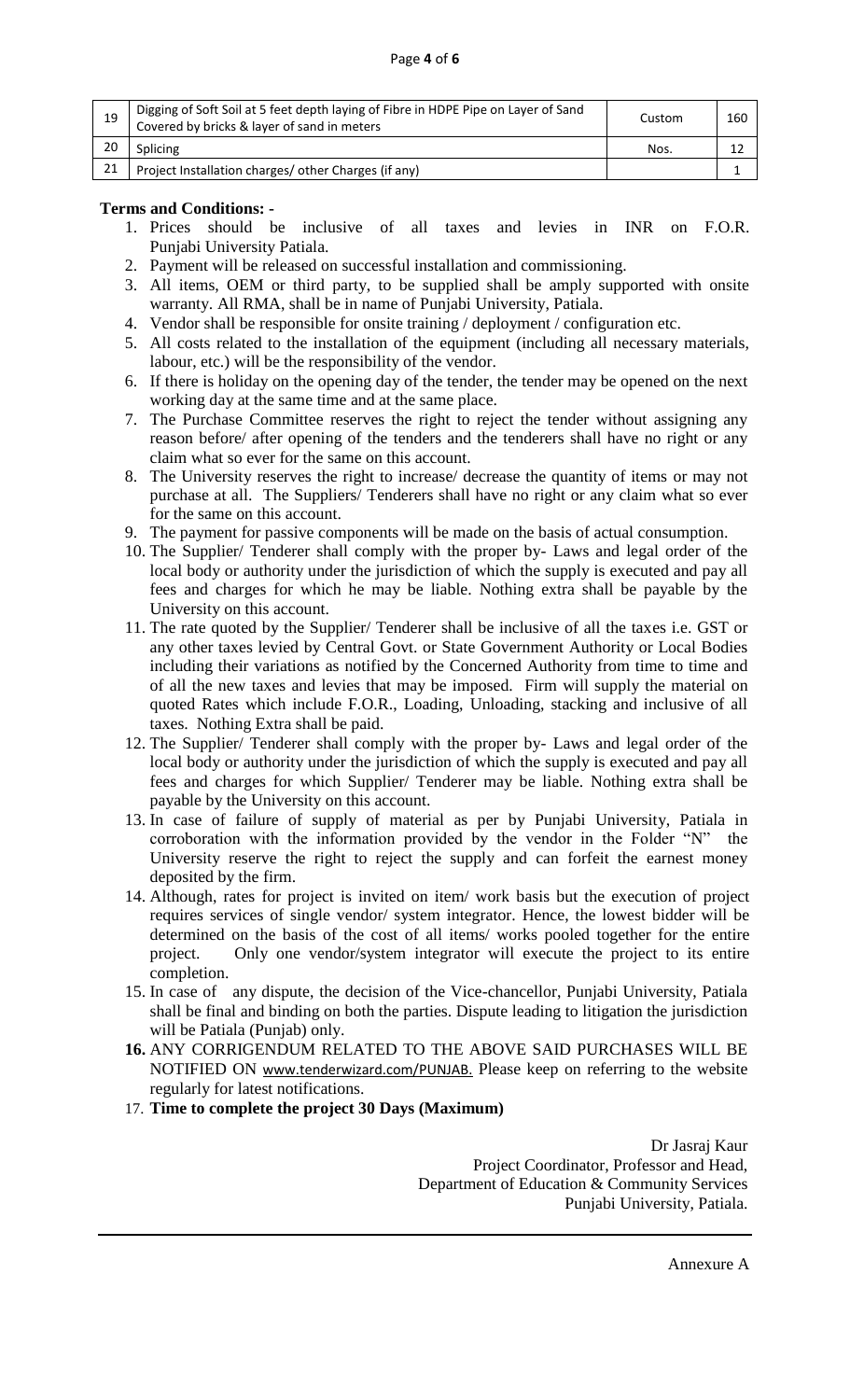## **Technical Bid**

| S No.          | Item                                                                                                                                                                                                                                                                                                                                                                                                 | Make/ Model | We meet the<br>specifications<br>(Yes/No) |
|----------------|------------------------------------------------------------------------------------------------------------------------------------------------------------------------------------------------------------------------------------------------------------------------------------------------------------------------------------------------------------------------------------------------------|-------------|-------------------------------------------|
| 1              | Optical Fibre Cable 6 Core SM in meters Armoured (from Dean<br>Students welfare building to New Teaching Block building)                                                                                                                                                                                                                                                                             |             |                                           |
| $\overline{2}$ | LIU 6 Port Loaded                                                                                                                                                                                                                                                                                                                                                                                    |             |                                           |
| 3              | Pigtail SM (1 meter)                                                                                                                                                                                                                                                                                                                                                                                 |             |                                           |
| $\overline{4}$ | Fibre Patch Cord SM (3 meter)                                                                                                                                                                                                                                                                                                                                                                        |             |                                           |
| 5              | HDPE Pipe ISI 32mm in meter                                                                                                                                                                                                                                                                                                                                                                          |             |                                           |
| 6              | 24 Port Switch web managed Giga: 10BASE-T/100BASE-<br>TX/1000BASE-T: 24 Port and 4 100/1000 Mbps GbE/SFP combo<br>ports ;Tagged VLAN 802.1Q, 256 Static VLANs, Support 4 IP<br>Interface & IPv6 Neighbour Discovery (ND), DoS Attack<br>Prevention, etc. with Life time warranty                                                                                                                     |             |                                           |
| 7              | 24 Port Switch web managed Giga POE: 10BASE-T/100BASE-<br>TX/1000BASE-T: 24 Port POE (370W) and 4 100/1000 Mbps<br>GbE/SFP combo ports ; Tagged VLAN 802.1Q, 256 Static<br>VLANs, Support 4 IP Interface & IPv6 Neighbour Discovery<br>(ND), DoS Attack Prevention, etc. with Life Time warranty                                                                                                     |             |                                           |
| 8              | SFP Module SM 1G Transceiver, Same as of Switch Make to<br>avoid any Compatibility Issues                                                                                                                                                                                                                                                                                                            |             |                                           |
| 9              | 12 U Rack with accessories: Wall Mount 12U x 550 W x 450 D,<br>Front Glass Door (tinted, Toughened) with Lock & Key, 2 pairs<br>of 19" Mounting Rails with U-Marking, Welded Side Walls With<br>1U Cable Manager (1), Hardware Packet (1 Pkt), 6 Socket 5 Amp.<br>Power Distribution Unit (1 No)Roof Mounted Fan Unit / 90 CFM<br>/230V AC (1 No)                                                    |             |                                           |
| 10             | 9 U Rack with accessories: Wall Mount 9U, Front Glass Door<br>(tinted, Toughened) with Lock & Key, 2 pairs of 19" Mounting<br>Rails with U-Marking, Welded Side Walls With 1U Cable<br>Manager (1), Hardware Packet (1 Pkt), 6 Socket 5 Amp. Power<br>Distribution Unit (1 No)Roof Mounted Fan Unit / 90 CFM / 230V<br>AC (1 No)                                                                     |             |                                           |
| 11             | CAT 6 cable roll 305 meter                                                                                                                                                                                                                                                                                                                                                                           |             |                                           |
| 12             | CAT 6 I/O with SMB                                                                                                                                                                                                                                                                                                                                                                                   |             |                                           |
| 13             | CAT 6 patch cord 1 meter                                                                                                                                                                                                                                                                                                                                                                             |             |                                           |
| 14             | CAT 6 patch cord 2 meter                                                                                                                                                                                                                                                                                                                                                                             |             |                                           |
| 15             | CAT 6 jack panel 24 port loaded                                                                                                                                                                                                                                                                                                                                                                      |             |                                           |
| 16             | PVC channel 4" with cover in meter                                                                                                                                                                                                                                                                                                                                                                   |             |                                           |
| 17             | PVC Conduit pipe 1" with accessories in meters                                                                                                                                                                                                                                                                                                                                                       |             |                                           |
| 18             | INDOOR WIRELESS ACCESS POINT: IEEE 802.11ac Wave 2<br>wireless AP with Up to 1750 Mbps speed, MU-MIMO with<br>beamforming, WPA/WPA2 Personal/Enterprise, SSID broadcast<br>disable, MAC address access control, Network Access<br>Protection (NAP), Internal RADIUS server, Band steering; Should<br>be manageable independently with free Software. SNMP<br>v1/v2c/v3, Traffic control, FCC, CE, UL |             |                                           |
| 19             | Digging of Soft Soil at 5 feet depth laying of Fibre in HDPE Pipe<br>on Layer of Sand Covered by bricks & layer of sand in meters                                                                                                                                                                                                                                                                    |             |                                           |
| 20             | Splicing                                                                                                                                                                                                                                                                                                                                                                                             |             |                                           |
| 21             | Project Installation charges/ other Charges (if any)                                                                                                                                                                                                                                                                                                                                                 |             |                                           |

Annexure "B"